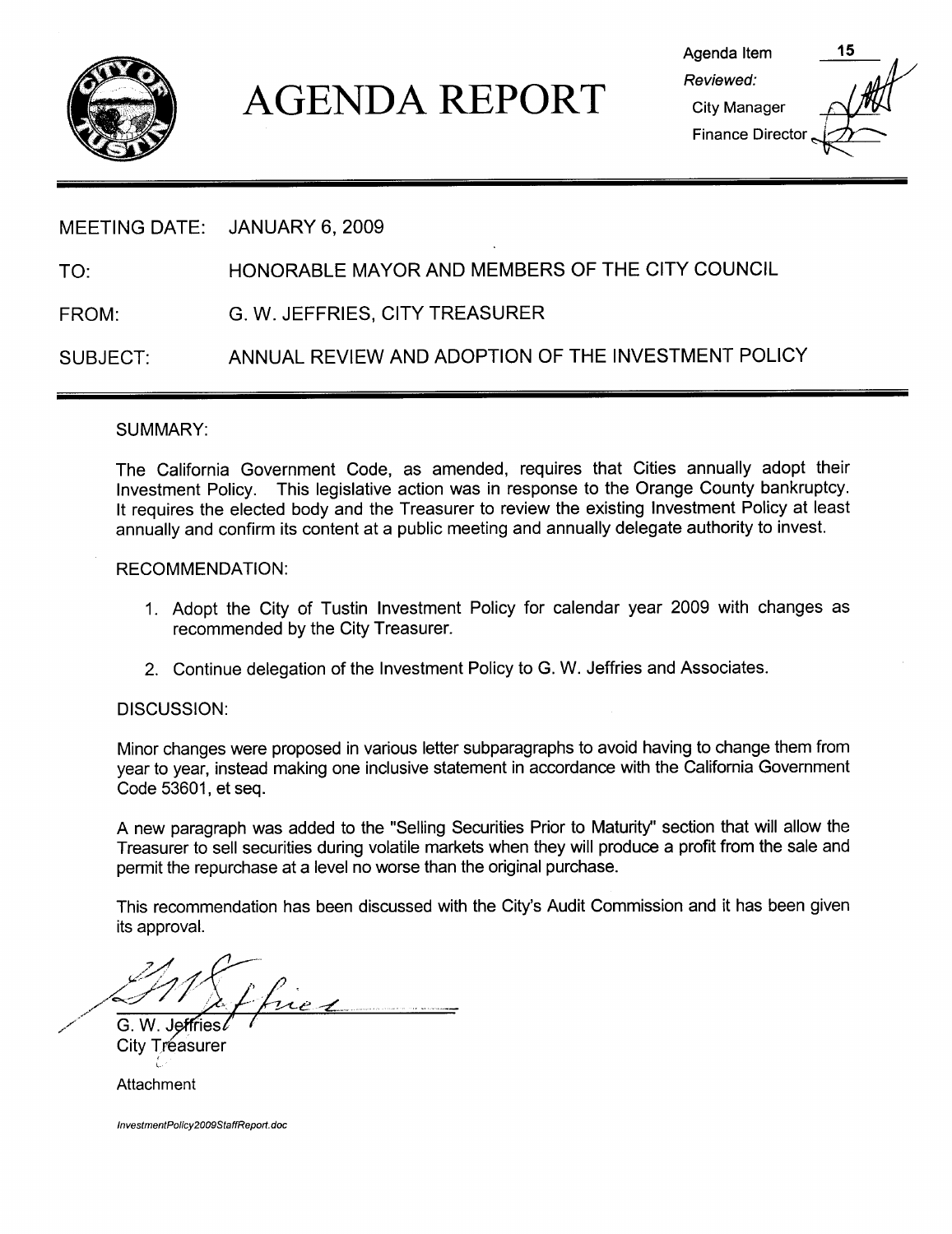# Finance Department **DRAFT**



BUILDING OUR FUTURE HONORING OUR PAST

## CITY OF TUSTIN STATEMENT OF INVESTMENT POLICY

### **I. GENERAL**

### PURPOSE

PURPOSE<br>This statement is intended to provide guidelines for the investment of the City's<br>temporary idle.cash, and to outline the policies for maximizing the efficiency of the City's This statement is intended to provide guidelines for the investment of the City's<br>temporary idle cash, and to outline the policies for maximizing the efficiency of the City's<br>Cash Management System. The ultimate goal is to Cash Management System. The ultimate goal is to enhance the economic status of the City while protecting its pooled cash. It is the intent of the City Council that all deposit and investment activities authorized by this policy shall be at the sole discretion of the City Treasurer as to selection and appropriateness

### **SCOPE**

It is intended that this policy cover all funds and investment activities under the direct authority of the City

### **OBJECTIVE**

The City's Cash Management System is designed to monitor and forecast expenditures and revenues, thus enabling the City to invest funds to the fullest extent possible. The City investments meet the criteria established for safety and availability. The investment portfolio will be diversified to avoid incurring unreasonable risks regarding specific security types or individual financial institutions. **300 Centennial Way, Tustin, CA 92780** •  $P_1$  (714) 573-3060 •  $F_1$  (714) 832-0825 • www.tustinca.org<br> **300 Centennial Way, Tustin, CA 92780** •  $P_2$  (714) 573-3060 •  $F_3$  (714) 832-0825 • www.tustinca.org

Page <sup>1</sup> of 7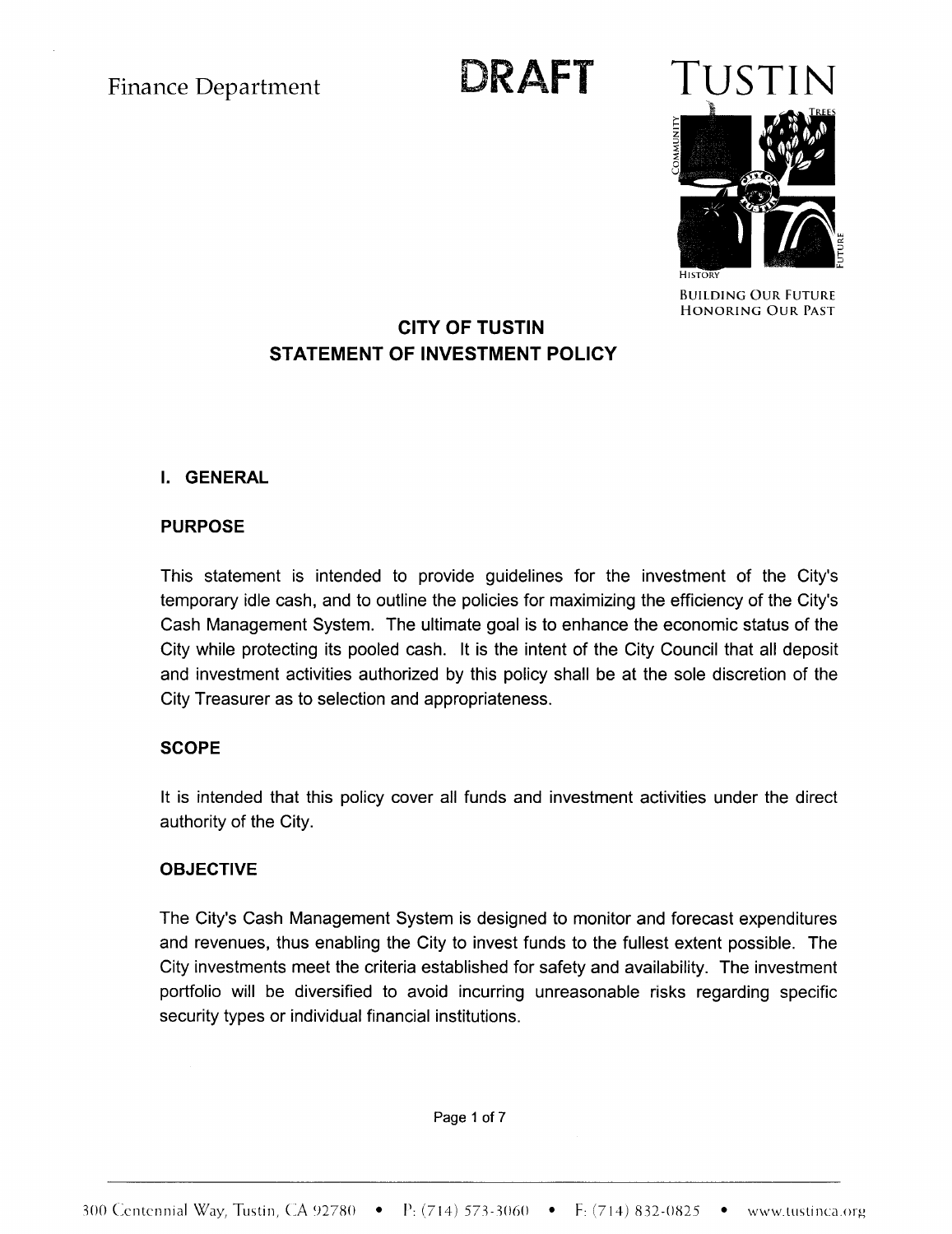### **POLICY**

The City of Tustin operates its temporary pooled idle cash investments under the prudent man rule (Civil Code Sec. 2261<sub>7</sub> et seq. and Government Code Section **FOLICY**<br>The City of Tustin operates its temporary pooled idle cash investments under the<br>prudent man rule (Civil Code Sec. 2261, et seq. and Government Code Section<br>53600.3). The prudent man rule states, in essence, that benefit of another, a trustee shall exercise the judgment and care, under the circumstances then prevailing, which men of prudence, discretion and intelligence exercise in the management of their own affairs...." This affords the City a broad spectrum of investment opportunities so long as the investment is deemed prudent and allowable under current legislation of the State of California (Government Code Section 53600 et seq.) and the guidelines established by the following prioritized criteria for selecting investments

1. Safety. It is the primary duty and responsibility of the City, City Council, City Treasurer and Director of Finance at all times to protect, preserve and maintain intact the principal placed in trust with the City on behalf of the citizens of the community

**2.** Availability. An adequate percentage of the portfolio shall be maintained in liquid, short-term securities which can be converted to cash as necessary to meet disbursement requirements

**3.** Yield. Yield is to be a consideration only after the basic requirements of adequate safety and availability have been met

**Legal Investment Authority.** Temporarily idle monies shall be invested in accordance with State and local laws and regulations and this Statement of Investment Policy

**Statement of Investment Policy.** Each year after review and report by the Audit **Legal Investment Authority.** Temporarily idle monies shall be invested in a with State and local laws and regulations and this Statement of Investment Policy Each year after review and report by Committee Commission, the Committee Commission, the Treasurer shall submit to the City Council a proposed Statement of Investment Policy for Council consideration and adoption as submitted, or as revised by the City Council

Cash Purchase Only. All securities shall be purchased on a delivery vs payment (DVP) basis only. Securities shall not be purchased on margin, credit or for other than full cash payment and shall not be pledged as collateral

Reverse Repurchase Agreements. Funds shall not be invested directly in reverse repurchase agreements

Selling Securities Prior to Maturity. Generally, losses will be acceptable on a sale before maturity if the reinvested proceeds will earn income with a present value greater than the present value of the income that would have been generated by the old investment, considering any capital loss or foregone interest on the original investment.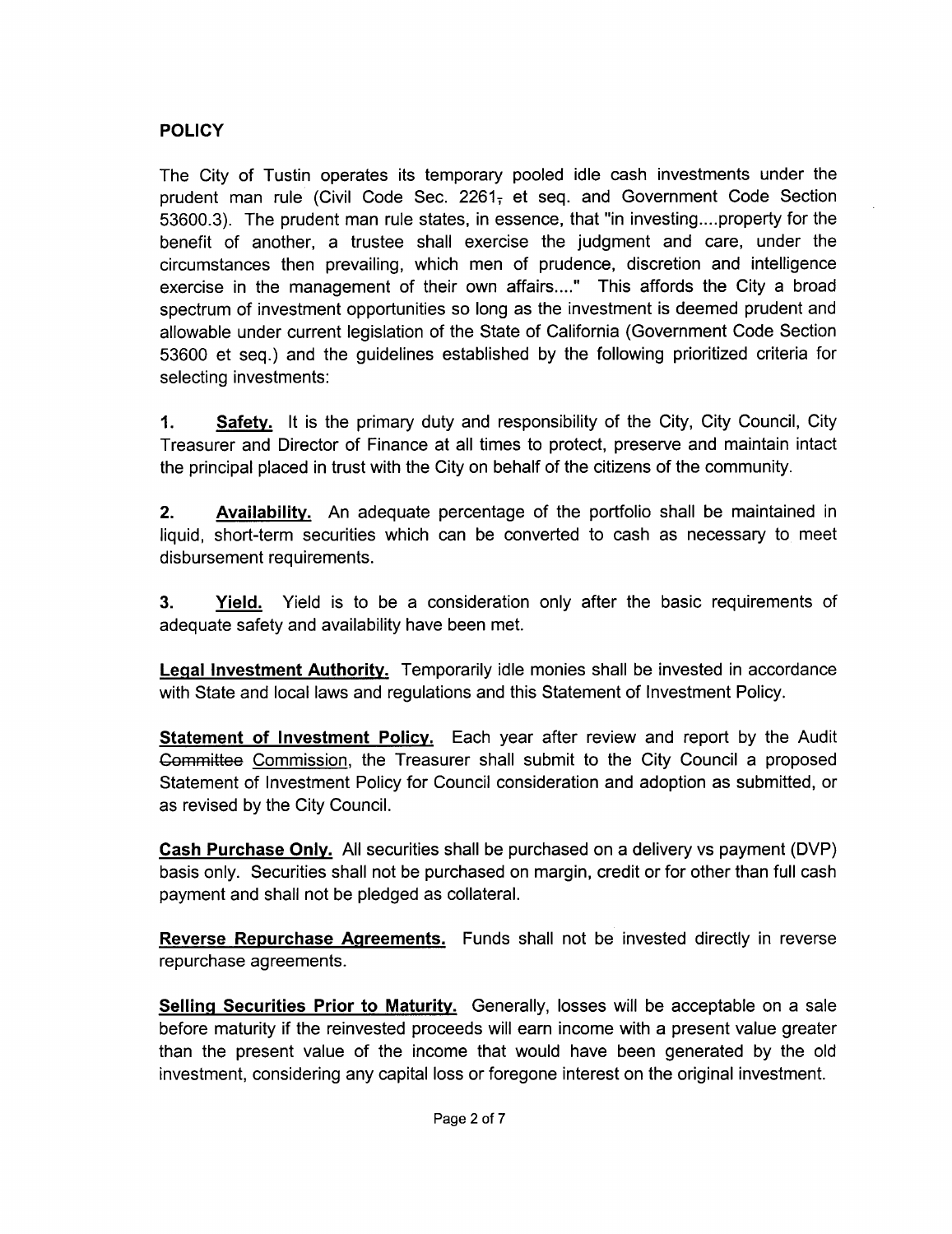Profits from market volatility of Treasury securities only are acceptable so long as each holding when repurchased exceeds the original purchase yield. For example, a <u>Fronts from market volating of freasury securities only are acceptable so long as each</u><br>holding when repurchased exceeds the original purchase yield. For example, a<br>Treasury two year note is bought at auction at a 2.04 yi holding when repurchased exceeds the original purchase yie<br>Treasury two year note is bought at auction at a 2.04 yield and<br>1.99. That note could be repurchased at a minimum yield of 2.04.

Performance Standards. The investment portfolio will be designed to obtain a marketaverage rate of return during budgetary and economic cycles, taking into account the **Performance Standards.** The investment portfolio will be designed to obtain a market-average rate of return during budgetary and economic cycles, taking into account the City's investment risk constraints and cash flow ne City's investment risk constraints and cash flow needs. The market-average rate of return is defined as the U.S. Treasury security yield which most closely matches the portfolio's weighted average maturity (WAM) as stated on the monthly investment report, using a 12-month moving average.

**Quarterly Reports.** The Treasurer shall render a quarterly report to the City Council, City Manager and internal and external auditors, which states its relationship to the Statement of Investment Policy. Sample attached, Exhibit I.

Required elements of the quarterly report are as follows

- a Type of investment
- b. Institution.
- c. Date of maturity.
- d. Par value.
- e. Amount of deposit or cost of the security.
- f. Rate of interest  $\ell$  discount and yield.
- g Statement relating the report to the Statement of Investment Policy
- h. Statement that there are sufficient funds to meet the next 6 months' obligations.
- i. The current book value.
- j.<br>k. The current market value
- Average portfolio life.
- I. Average portfolio yield.
- m. Current treasury yield that most closely matches average portfolio life.

Reports of the State Treasurer's Local Agency Investment Fund (LAIF) or other qualified Reports of the State Treasurer's Local Agency investment I und (LAIT) of other qualified<br>funds shall be accepted in lieu of subparagraphs a. through I. to support City deposits in the funds. The Treasurer also shall render a monthly report of investment transactions. Sample attached, Exhibit II.

II. GUIDELINES. The following directions and limitations are established hereby to direct and control investment activities in such a manner that above-stated goals are achieved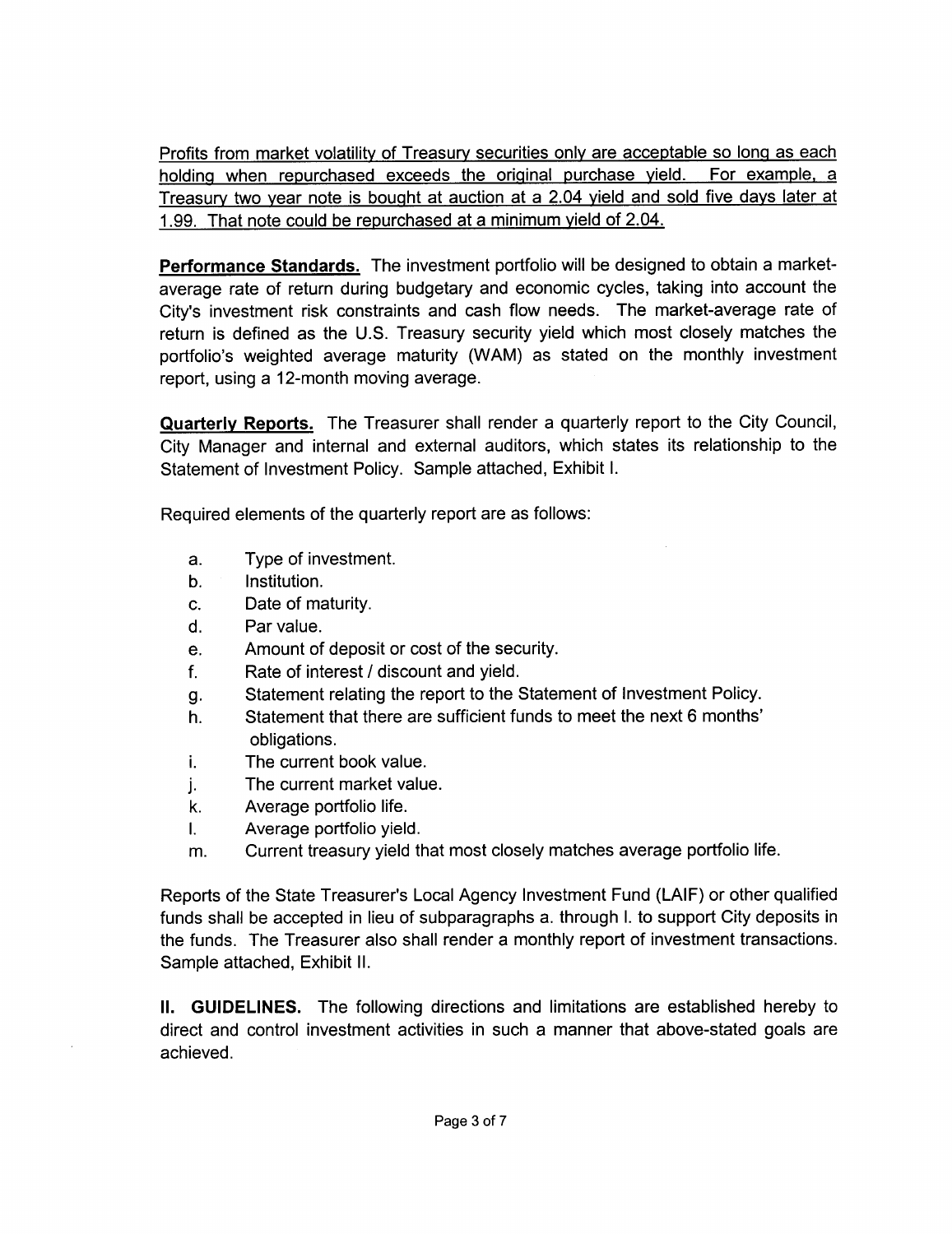**Delegation of Authority.** California Government Code, Section 53607 provides the authority for the legislative body of the local agency to invest funds of the local agency or to delegate that full responsibility to the Treasurer of the local agency. Under City of Tustin Ordinance No. 832, the City Council has authorized the City Treasurer to invest City funds in accordance with California Government Code Section 53600, et. seq.

Ethics and Conflicts of Interest. The City Treasurer shall refrain from personal business activity that could conflict with proper execution of the investment program or which could impair the ability to make impartial investment decisions. The City Treasurer is governed by Government Code Section 1090 et-seq.; the Political Reform Act of 1974 regarding disclosure of material financial interests; disqualification Treasurer is governed by Government Co<br>Act of 1974 regarding disclosure of<br>requirements and the City's gift regulation

Investment Transactions. Every investment transaction shall be reviewed, authorized and documented by the Treasurer

and documented by the Treasurer.<br>Pooled Cash. Wherever practical, the City's cash shall be consolidated into one bank<br>account and invested on a pooled basis. Interest earnings shall be allocated according account and invested on a pooled basis Interest earnings shall be allocated according Pooled Cash. Wherever practical, the account and invested on a pooled basis<br>to each fund's cash balance as required.

Competitive Bids and Offers. Purchase and sale of securities shall be made on the basis of documented competitive offers and bids whenever practical. Documented opinions of reasonableness are acceptable substitutes if necessary

**Cash Forecast.** The cash flow for the City shall be analyzed with the receipt of revenues and maturity of investments scheduled so that adequate cash will be available to meet disbursement requirements

Investment Limitations. Security purchases, deposits and holdings shall be maintained with within statutory limits imposed by the California Government Code 53601 et seq. and shall include only the following: Investment Limitations. Security purchases, deposits and holdings s<br>
maintained with <u>within</u> statutory limits imposed by the California Governmer<br>
53601 et seq. and shall include only the following:<br>
a. Negotiable certifi

- Negotiable certificates of deposit (NCDs). As authorized by California Government Code Section 53601.(h), Treasurer may purchase such NCDs of global banks only with highest short-term ratings.
- b. Prime quality Commercial Paper, highest letter and numerical short term debt global banks only v<br>Prime quality Com<br>ratings by Moody's<br><u>any of other debt</u>; l or Standard and Poors<sub>7</sub> and A1 or P1 or equivalent rating if any of other debt; but not to exceed twenty-five (25) percent of invested funds at the time of purchase and limited to a maximum maturity of ninety (90) days. Average weighted maturity shall not exceed <sup>31</sup> days if Commercial Paper exceeds fifteen (15) percent of total portfolio assets.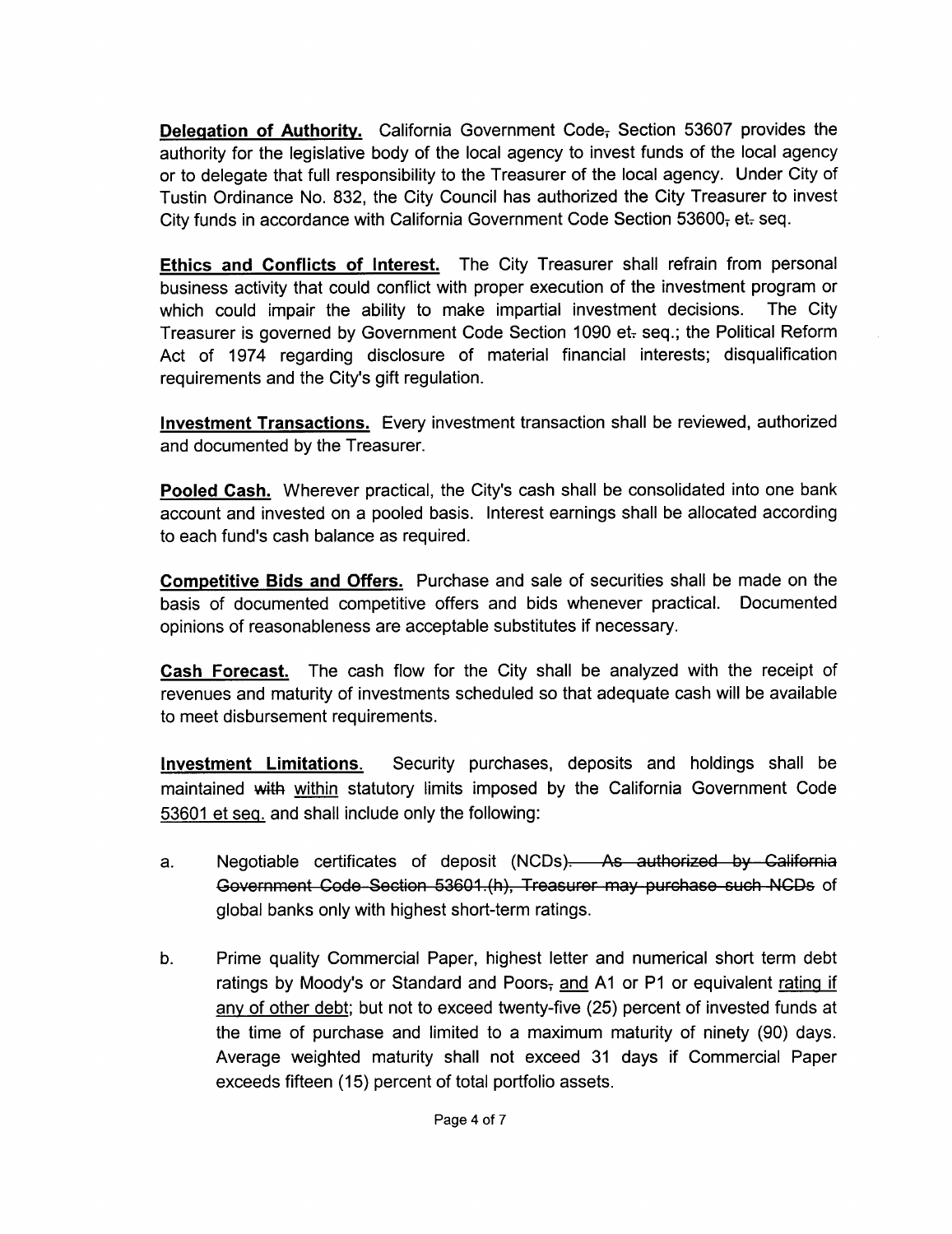- c. Government-sponsored pools, such as California State Treasurer's Local<br>Agency Investment Fund (LAIF), and Mutual Funds<del>, as authorized by California</del> Agency Investment Fund (LAIF), and Mutual Funds, as authorized by California Government Code section 53601 et seq. if in the judgment of the Treasurer, they meet MTA of US&C suggested due diligence standards, or are rated in the highest category by a nationally recognized rating service.
- d. Commercial Bank Time Drafts (Bankers Acceptances), highest letter and highest category by a nationally recognized ration<br>Commercial Bank Time Drafts (Bankers<br>numerical short term debt ratings by Moody's<br>P1 or equivalent <u>rating if any of other debt</u>; b or Standard and Poors<del>,</del> <u>and</u> A1 or P1 or equivalent rating if any of other debt; but not in excess of twenty-five (25) percent of invested funds at the time of purchase with a maximum maturity of one hundred and eighty (180) days.
- e. Corporate notes of a maximum maturity of five (5) years remaining to stated final maturity, issued by corporations organized and operating within the U.S. or by maturity, issued by corporations organized and operating within the U.S. or by<br>depository institutions licensed by the U.S. or any State, and operating within the<br>U.S. Notes eligible for investment under this subdivision s depository institutions licensed by the U.S. or any State, and operating within the<br>U.S. Notes eligible for investment under this subdivision shall have a long term debt rating of AA or its equivalent by Moody's or Standard and Poors. Purchases may not exceed ten (10) percent of invested funds at the time of purchase
- f. Municipal Securities. If appropriate, City Treasurer may invest in City obligations, as well as other suitable local and State of California securities. Such investments of other than City securities shall be rated not less than A by Municipal Securities. If appropriate, City Treasurer may invest in City<br>obligations, as well as other suitable local and State of California securities.<br>Such investments of other than City securities shall be rated not les Moody's or Standard & Poor's and shall not exceed ten percent (10%) of total portfolio and five percent (5%) of any one issuer's securities. Maximum City exposure to a single issuer shall not exceed 10% for State of California securities and 5% for all other local agency securities.
- g Federal Agency bonds or notes, but not in excess of fifty (50) percent of invested funds at time of purchase with a maximum maturity of five (5) years remaining to stated final maturity
- h. U.S. Treasury securities not exceeding five (5) years to final maturity.
- i. Investment Contracts. Bond proceeds may be placed in investment contracts if authorized by borrowing documents. Guarantors of such contracts shall have at least an AA rating by two major investment services. Contracts shall contain market value protection in case of downgrading by including delivery of cash or Treasury securities, at the election of the City.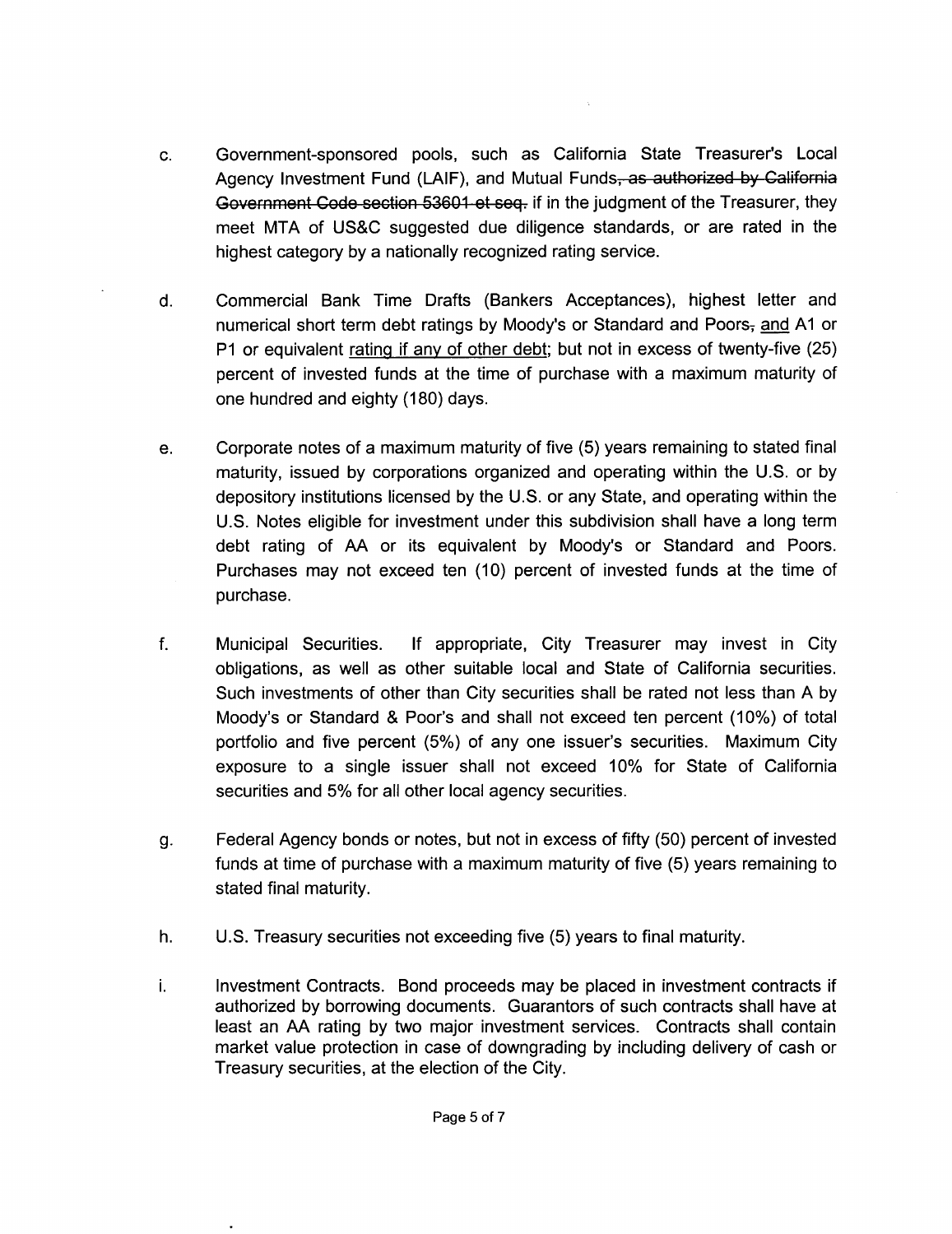- Mutual Funds. Money manufactured Money<br>Government Code 53601(k)<br>Treasurer after due diligence<br>Repurchase Agreements. Re<br>sweep account arrangement<br>53601(i) are authorized if definition Mutual Funds<del>. Money market mutual</del><br>Government Code 53601(k) are authe<br>Treasurer after due diligence similar to Inv<br>Repurchase Agreements<del>. Repurchase a</del> mutual funds<br>authorized if<br>to Investment<br>ase agreemer **al funds as permitted by<br>erized if deemed appropria<br>ivestment Limitations (subpar** <del>California</del><br>e by the<br>graph c.)<del>.</del> Government Code  $53601(k)$  are authorized if deemed appropriate by the Treasurer after due diligence similar to Investment Limitations (subparagraph c.). ed by California<br>propriate by the<br>subparagraph c.)<del>.</del><br>those under bank<br>jovernment Code<br>fter due diligence
- i. Mutual Funds<del>. Money market mutual funds as permitted</del><br>Government Code 53601(k) are authorized if deemed app<br>Treasurer after due diligence similar to Investment Limitations (si<br>Repurchase Agreements. Repurchase agreemen sweep account arrangements, as permitted by California Government Code 53601(i) are authorized if deemed appropriate by Treasurer after due diligence similar to Investment Limitations subparagraphs a. and c.

Liquidity. The marketability (salability) of a security shall be considered at the time of purchase since the security may have to be sold at a later date to meet an unanticipated cash demand

Maturity Limitations As a general rule intermediate term maturities shall not represent a significant percentage of the total portfolio Unless previously authorized by City Council, no investment may have a term final stated maturity longer than five (5) years. At the time of purchase, holdings with maturities greater than one (1) year shall not exceed thirty-five (35) percent of the total portfolio.

Collateral Collateral requirements are addressed in California Government Code Section 53652. All active and inactive deposits must be secured at all times with eligible securities in securities pools pursuant to Sections 53656 and 53657. Eligible securities held as collateral shall have a market value in excess of the total amount of all deposits of a depository as follows

--government securities at least 110 percent.

--mortgage backed securities, at least 150 percent.

Authorized Broker/Dealers. Investments shall be transacted only through Authorized Broker/Dealers which have been reviewed and approved by the Treasurer for reliability, credit worthiness and trustworthiness

Diversification. The portfolio shall consist of various types of securities approved by statute and this Statement of Investment Policy, as well as varied issuers and maturities.

Safekeeping. Securities purchased from broker/dealers shall be held in third party **DIVERTITE DET ATT THE POTTOILS STATE OF VALUAT STATE OF SECUTIES APPROVED Dy** statute and this Statement of Investment Policy, as well as varied issuers and maturities.<br> **Safekeeping.** Securities purchased from broker/dea trustee designated by the Treasurer. Said securities shall be held in the name of the City with the trustee executing agreements and confirmations of investment transactions as directed by the City Treasurer

III. STRATEGY. Strategy refers to the plan to manage financial resources in the most advantageous manner